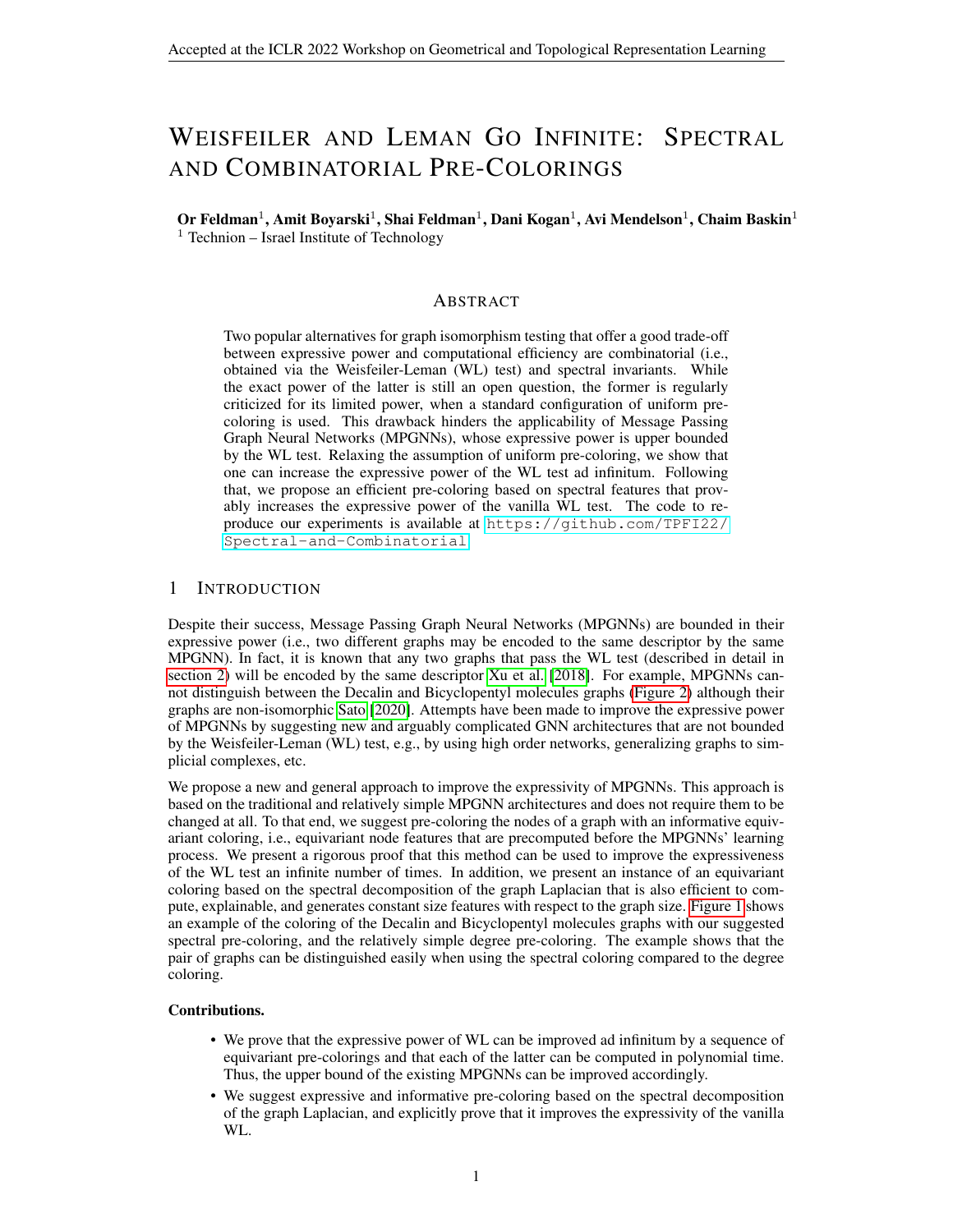# <span id="page-1-0"></span>2 PRELIMINARIES

Graph coloring. Graph coloring is a mapping from a vertex and its graph to a label (color), from a known set of labels. We say that coloring C *refines* coloring D if for any two graphs  $G_1$  and  $G_2$ , and for any two vertices  $v_1 \in V_1$ ,  $v_2 \in V_2$  s.t.  $C(v_1) = C(v_2)$ ,  $D(v_1) = D(v_2)$ . Ideally, we would like to find the following coloring: for each  $v_1 \in V_1, v_2 \in V_2, C(v_1) = C(v_2) \iff$  there exists isomorphism  $\sigma : \mathcal{G}_1 \to \mathcal{G}_2$  s.t.,  $\sigma(v_1) = v_2$ .

K-WL test. The WL test of isomorphism is an algorithm for testing a necessary but insufficient condition for graph isomorphism. Two graphs that do not pass the test are necessarily nonisomorphic. First, the algorithm assigns to each node the same color using the constant coloring  $C_{WL}^{0}(\hat{v})$  = CONST. Then the algorithm continues with iterations. At each iteration *i*, each node receives its neighbors' colors and together with its own color, it generates a new color for the next iteration, i.e.,  $C_{WL}^{i}(v) = (C_{WL}^{i-1}(v), \{\{C_{WL}^{i-1}(x)|x \in \mathcal{N}(v)\}\})$ , where ' $\{\{\}\}$ ' denotes a multi-set, and  $\mathcal{N}(v)$  denotes the set of neighbors of v. This process continues until convergence whereupon the colors are collected into a histogram. If the two graphs have different histograms, they failed the test and are called distinguishable. If after the convergence, the two histograms are the same, the graphs did not fail. Having thus passed the test, they are called indistinguishable. It was proved in [Bevilac](#page-4-2)[qua et al.](#page-4-2) [\[2021\]](#page-4-2) that  $C_{WL}^{i+1}$  always *refines*  $C_{WL}^{i}$ . The WL test can be extended to K-tuple coloring instead of vertex (1-tuple) coloring. This extension is called the K-WL test. It was proved in [Cai et al.](#page-4-3) [\[1992\]](#page-4-3) that any pair of graphs that are indistinguishable by k+1-WL are also indistinguishable by K-WL. Moreover, for any K $\geq$ 2, there exists a pair of graphs s.t. they are distinguishable by k+1-WL but indistinguishable by k-WL, i.e., k+1-WL is *strictly more expressive* than k-WL, for K≥2. The diagonal k-WL coloring on the graph vertices is defined to be  $\Delta(k - WL)(v) = C_{k-WL}(v, ..., v)$ where  $C_{k-WL}$  is the coloring after k-WL converges. It was proven in [Rattan & Seppelt](#page-4-4) [\[2021\]](#page-4-4) that ∆(k+1-WL) *refines* ∆(k-WL).

Heat kernel. The heat kernel matrix describes the process of heat diffusion on the graph through time. The heat kernel at time t for graph  $G = (V, E)$  is a  $|V| \times |V|$  matrix where the element at the index  $(u, v)$  is defined to be  $H_t(u, v) = \sum_{i=1}^{|V|} e^{-\lambda_i t} \phi_i(u) \phi_i(v)$  where  $\lambda_i$  is the i-th eigenvalue of the graph Laplacian and  $\phi_i$  is its corresponding eigenvector.  $H_t(u, v)$  is the amount of heat transferred from node  $u$  to node  $v$  until time  $t$ . When the observed point in time  $t$  tends to zero, the kernel is affected mostly by the local structures of the graphs. When the observed time point is relatively large, the global structure of the graphs becomes the dominant structure.

# 3 EXPRESSIVE POWER OF 1-WL WITH PRE-COLORINGS

In [section 2](#page-1-0) we noted that the expressive power of 1-WL is limited. In particular, it is strictly limited by the expressive power of 3-WL. In this section we present a method to improve the expressive power of 1-WL using pre-coloring, i.e., coloring the graph before the iteration phase of 1-WL. If we pre-color 1-WL with coloring  $C$ , we mark the new algorithm as 1-CWL.

<span id="page-1-1"></span>**Theorem 1.** Let  $R_1, R_2$  be two colorings s.t.  $R_2$  refines  $R_1$  and  $R_2$  is permutation equivariant. *Accordingly, 1-*R2*WL is at least as expressive as 1-*R1*WL.*

For  $R_1$  and  $R_2$  that satisfy [Theorem 1,](#page-1-1) it is enough to find a single pair of graphs that are indistinguishable by  $1-R_1WL$  but distinguishable by  $1-R_2WL$  in order to prove strictness in expressive power.

<span id="page-1-3"></span>**Theorem 2.** Let  $\mathcal{G}_1, \mathcal{G}_2$  be any two graphs. Their  $\Delta(k-WL)$  histograms are equal  $\iff$  their  $C_{k-WL}$ *histograms are equal.*

<span id="page-1-2"></span>**Theorem 3.** *For any*  $K \geq 2$ ,  $1-\Delta(k+1-WL)WL$  is strictly more expressive than  $1-\Delta(k-WL)WL$ .

The meaning of this theorem is that the expressive power of MPGNNs, which is provingly bounded by the expressive power of 1-WL, can be improved ad infinitium in the WL hierarchy using the right permutation equivariant pre-coloring as a pre-process before the MPGNN learning phase. According to [Theorem 3,](#page-1-2) the coloring can be obtained via the computation of  $\Delta$ (k-WL).

In [section 4](#page-2-0) we give another example of such pre-coloring based on spectral features.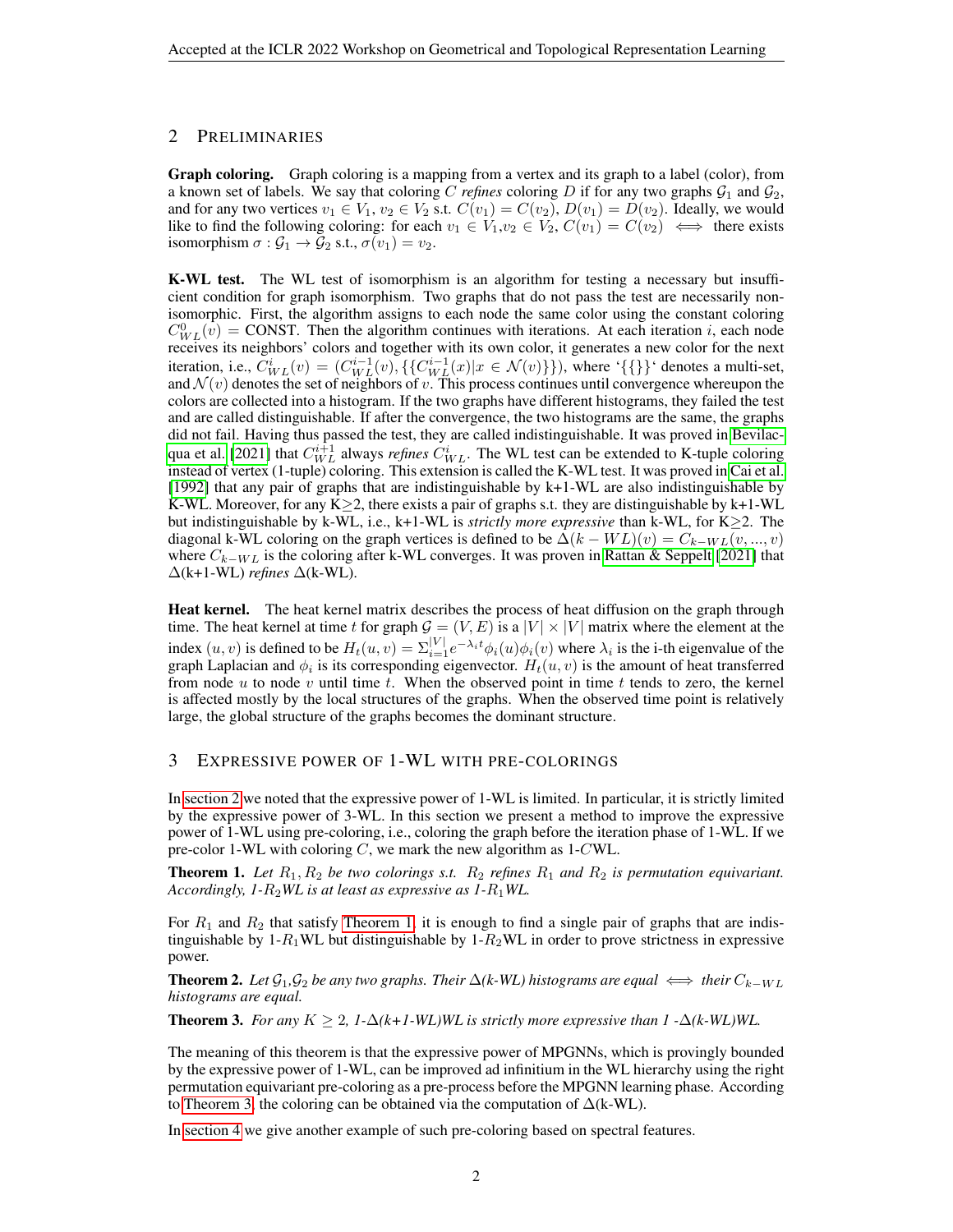Not every permutation equivariant coloring  $C$  makes 1-CWL strictly more expressive than 1-WL.

**Example 3.1.** *If*  $D(u) = |\mathcal{N}(u)|$ , *i.e., the degree coloring, then 1-DWL is equal to 1-WL in terms of expressive power.*

# <span id="page-2-0"></span>4 SPECTRAL PRE-COLORING

Spectral WL. We propose an expressive pre-coloring based on the graph spectrum, which can be used to color the nodes instead of the constant coloring of the 1-WL algorithm. We will call this variant the *spectral WL algorithm*. To calculate the pre-coloring, we first compute m heat kernel matrices for evenly spaced points in time on the logarithmic scale. Then for each node  $u$ , we give the following color:  $(H_{t_1}(u, u),..., H_{t_m}(u, u))$ . Finally, we choose a constant amount of quantiles  $r$  from the row of  $u$  (ignoring the element on the diagonal) and append them in ascending order, e.g.,  $((q_{1_u}^{t_1}...q_{r_u}^{t_1}),...(q_{1_u}^{t_m}...q_{r_u}^{t_m})),$  to the existing color of the node, to create the final coloring. In the example of the spectral coloring in [Figure 1,](#page-8-1) nodes that have the same color have the same spectral features with  $m = 1$ ,  $t = 1$  and no quantiles. This simple setting is sufficient in order to compute the ideal equivariant coloring of the graphs.

<span id="page-2-1"></span>Theorem 4. *Spectral WL is strictly more expressive than 1-WL.*

Spectral features for GNNs. This pre-coloring can be used to create initial node features for MPGNNs as a pre-process before the learning phase. Instead of applying the coloring we can append it to the existing node features of any graph. As hinted by [Theorem 4,](#page-2-1) in [section 5](#page-2-2) we will see that it is enough to add a relatively small feature vector, e.g., with 10 entries, to achieve great expressivity even for real world graphs with hundreds and thousands of nodes. One can, however, *refine* the pre-processing by adding more quantiles and time samples. The features that we added to each node have the desirable property of being explainable, and they have the following meaning: For node u, the feature at entry  $i \leq m$  is the amount of heat left at u at time  $t_i$  from the beginning of a diffusion process where all the nodes had  $0$  heat and  $u$  had exactly 1. The features at entries  $i > m$  represent the distribution of the heat diffusion through time on the other nodes.

#### <span id="page-2-2"></span>5 EXPERIMENTAL STUDY ON SYNTHETIC BENCHMARKS

To demonstrate the improvement in expressivity that the spectral features add, we built two benchmarks, each of which is based on a single pair of graphs. The first pair of graphs is the Decalin and Bicyclopentyl molecule graphs that have the same 1-WL histogram [Sato](#page-4-1) [\[2020\]](#page-4-1), but their spectrum is different. The second pair of graphs are distinguishable by 1-WL but cospectral with respect to the Laplacian. Figures of the graphs can be found in the appendix. For each benchmark, we created 1000 examples by adding or removing a single edge at random from the original graphs and reordering their node indices randomly. For each benchmark, we split all the instances into training and test sets with ratio at a 9:1. The goal of a classifier for the benchmark is: Given a graph from the test set, identify the original graph from which it was perturbed. We trained GIN [Xu et al.](#page-4-0) [\[2018\]](#page-4-0), GCN [Kipf & Welling](#page-4-5) [\[2016\]](#page-4-5), GraphSAGE [Hamilton et al.](#page-4-6) [\[2017\]](#page-4-7) and GAT Veličković et al. [2017] and their appropriate Spectral Pre-processed (SP) classifiers with the same settings of five message passing layers, a hidden dimension of 64, a learning rate of 0.01 and spectral features from 10 points in time using only the maximum quantile, for 100 epochs. We repeated the experiment 100 times and report in [subsection C.1](#page-10-0) the average accuracy and standard deviation of each classifier.

As expected, for the 1-WL indistinguishable pair of graphs, the MGNNs struggle to identify the source of each graph, because 1-WL cannot differentiate between the sources. The spectral features help them to overcome this issue easily. GIN, which has the most expressive aggregation operation among all the MPGNNs, achieves great accuracy on the cospectral graphs; the other MPGNNs, however, do not. These results make sense, since cospectral graphs have common structural properties. In [Figure 4](#page-9-0) and [Figure 5](#page-9-1) we can see the spectral coloring of the cospectral graphs introduced by the spectral pre-prossessing – nodes with the same color have the same spectral features. In [Fig](#page-9-0)[ure 4](#page-9-0) the pre-processing does not use any quantiles and in [Figure 5](#page-9-1) the pre-processing uses only the maximum quantile. We can see that not only do both colorings *strictly refine* the constant coloring, but that the coloring that uses the maximum quantile *strictly refines* the one that does not.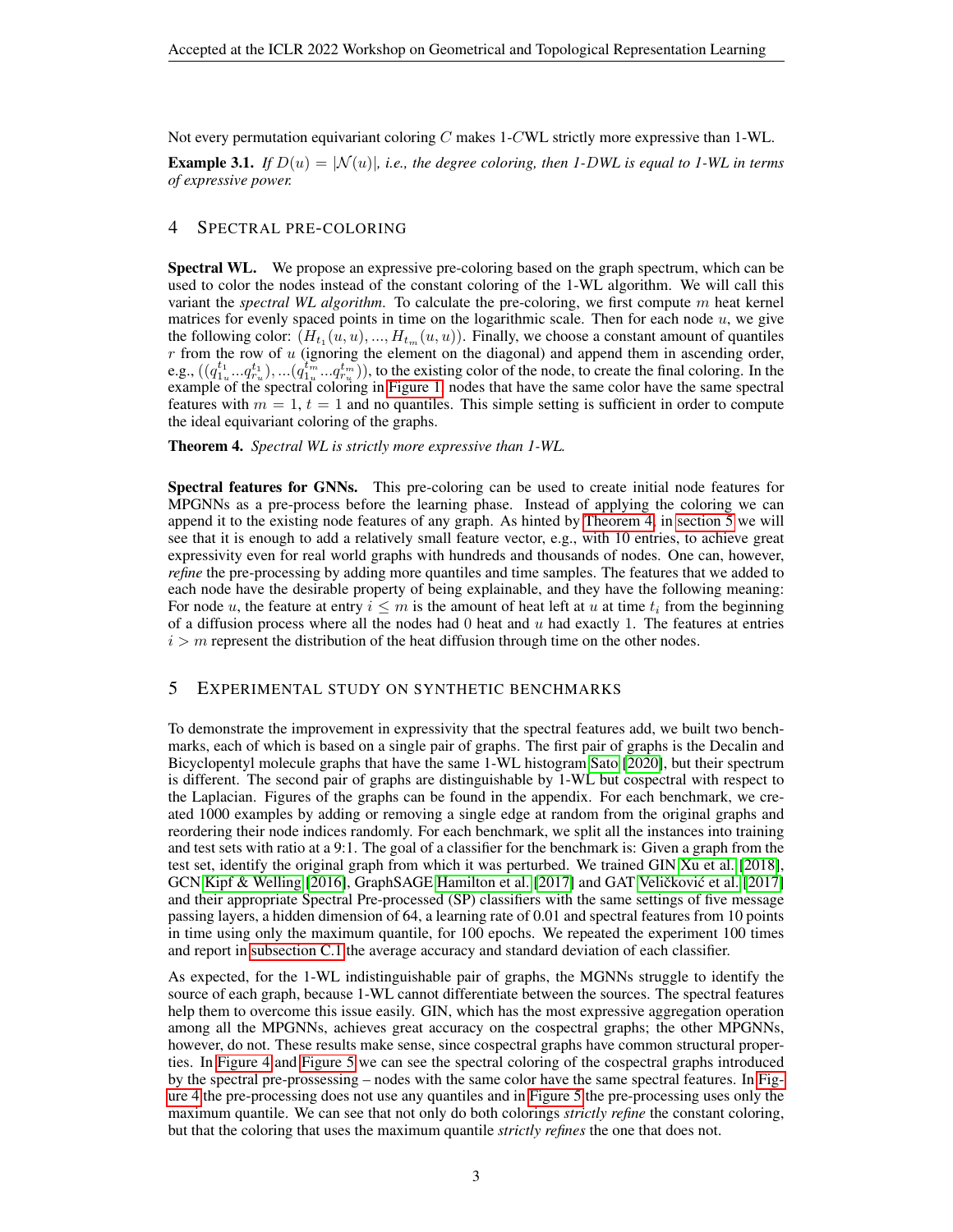# 6 EVALUATION ON REAL BENCHMARKS

We evaluate our pre-processing method on two graph learning tasks: graph classification and node classification. For each task we used four types of GNNs (GIN, GCN, GraphSAGE and GAT) from the Pytorch Geometric framework Fey  $&$  Lenssen [\[2019\]](#page-4-8) to compare the standard use of the network to our SP method.

# 6.1 GRAPH CLASSIFICATION

We used nine graph classification benchmarks for this task: five social network datasets (COLLAB, IMDB-BINARY, IMDB-MULTI, REDDITBINARY and REDDIT-MULTI5K), three molecule datasets (MUTAG, PTC, NCI1) and a dataset from the field of bioinformatics (PROTEINS) [Ya](#page-4-9)[nardag & Vishwanathan](#page-4-9) [\[2015\]](#page-4-9). The task of the benchmarks here is to achieve the highest average validation accuracy with 10-fold cross-validation. We used GNNs with five layers where in each layer's MLP a single hidden layer was used. We used concatenation to create the final graph descriptor and a linear layer to create the final output. We fine-tuned the dropout of the linear layer to be one of  $\{0,0.5\}$ . For the bioinformatics and molecule datasets, we fine-tuned the hidden dimension of all the MLPs to be one of  $\{16,32\}$ , while for the social network benchmarks we consistently used a hidden dimension of size 64. The number of epochs that achieved the best cross-validation accuracy, averaged over the 10 folds, was selected. We examined 700 epochs for each configuration. For the SP-MPGNNs we chose the best out of the following two: 1. Sampling 10 points in time and not using quantiles at all; 2. Sampling 5 points in time and using the maximum quantile. We reported in [subsection C.2](#page-11-0) the average validation accuracy and standard deviation over 10 folds.

In general, the SP-MPGNNs performed better than the MPGNNs, especially on the social network benchmarks that contains no initial features for the nodes.

# 6.2 NODE CLASSIFICATION

We used four node classification benchmarks for this task: three citation network datasets (Cora, CiteSeer and PubMed) [Yang et al.](#page-4-10) [\[2016\]](#page-4-10) and a biochemistry dataset (PPI) [Zitnik & Leskovec](#page-4-11) [\[2017\]](#page-4-11). The task of the benchmarks here is to achieve the highest average test accuracy upon 100 random initializations of the GNNs. For the citation networks, only the number of message passing layers, the hidden dimension of the MLPs and the number of training epochs, were fine-tuned, using the validation set. The number of the layers was one of  $\{2, 3, 4\}$ , the hidden dimension was one of {128, 256, 384, 512} and each model was trained for at most 200 epochs. Specifically for PPI, there were two layers, the hidden dimension was 512 and the models were trained for 800 epochs. The spectral pre-process was calibrated exactly as in the graph classification evaluation. We repeated each training-testing session 100 times and report in [subsection C.3](#page-11-1) the average accuracy and standard deviation of the test set.

Even though each node in the benchmark contains a feature vector with hundreds of entries, appending to it a relatively small number of spectral features usually improved the accuracy of the MPGNNs. This can be explained by the fact that the spectral features also contain global information about the graph and the node's position according to it. This information cannot be learned using a small amount of message passing iterations.

# 7 DISCUSSION

In this work we demonstrated how one can strictly improve the expressive power of the WL test an infinite number of times in the WL hierarchy using the diagonal coloring of the k-WL algorithm, and simultaneously improve the upper bound for MPGNNs, without any change in their architecture. We also proposed spectral pre-processing for MPGNNs that is based on the diagonal and quantiles of the heat kernel matrix. From the results of the graph classification and node classification benchmarks, we conclude that our method of pre-processing improves the performance of MPGNNs on real world graph-structured data.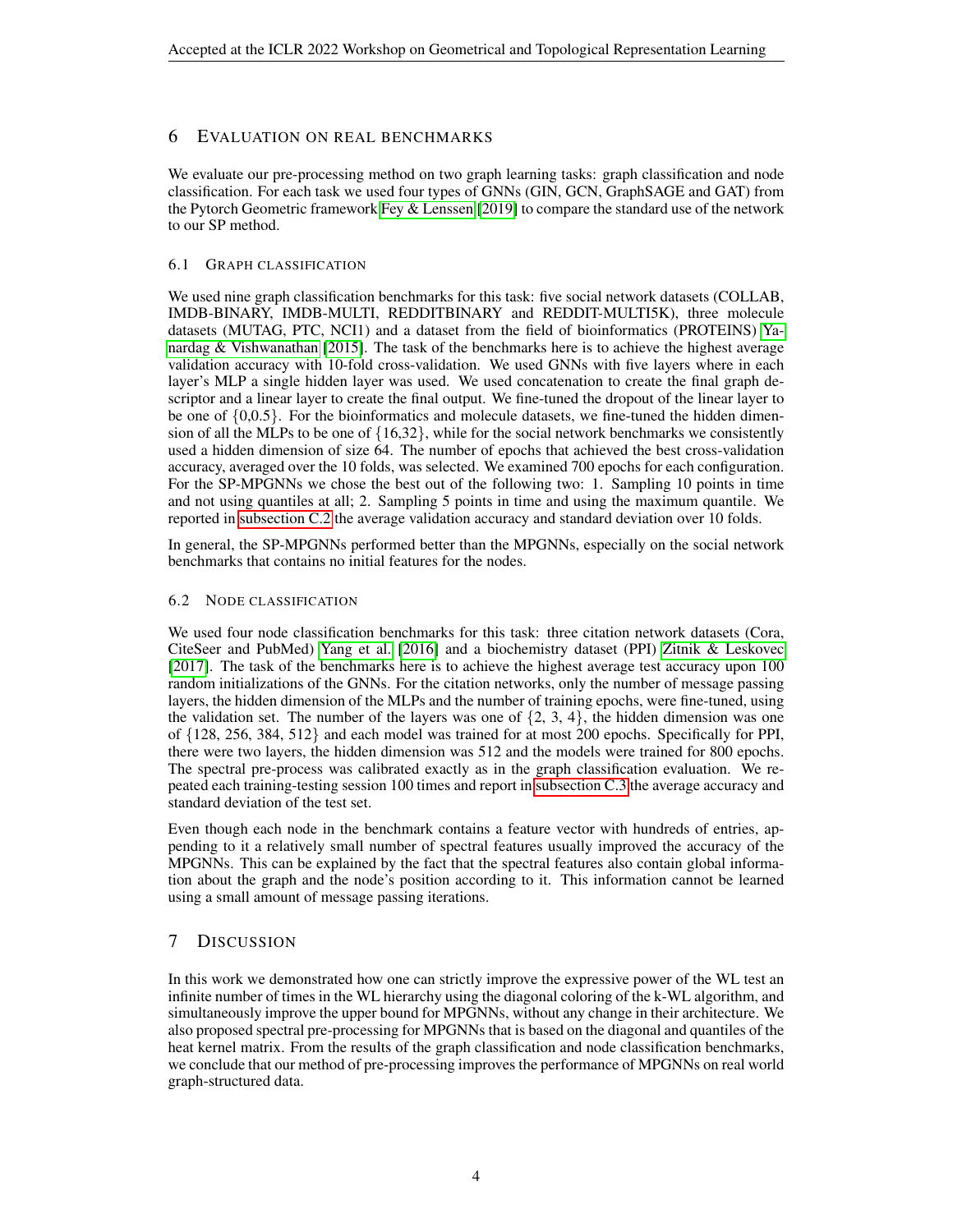#### **REFERENCES**

- <span id="page-4-2"></span>Beatrice Bevilacqua, Fabrizio Frasca, Derek Lim, Balasubramaniam Srinivasan, Chen Cai, Gopinath Balamurugan, Michael M Bronstein, and Haggai Maron. Equivariant subgraph aggregation networks. *arXiv preprint arXiv:2110.02910*, 2021.
- <span id="page-4-3"></span>Jin-Yi Cai, Martin Furer, and Neil Immerman. An optimal lower bound on the number of variables ¨ for graph identification. *Combinatorica*, 12(4):389–410, 1992.
- <span id="page-4-8"></span>Matthias Fey and Jan Eric Lenssen. Fast graph representation learning with pytorch geometric. *arXiv preprint arXiv:1903.02428*, 2019.
- <span id="page-4-6"></span>Will Hamilton, Zhitao Ying, and Jure Leskovec. Inductive representation learning on large graphs. *Advances in neural information processing systems*, 30, 2017.
- <span id="page-4-5"></span>Thomas N Kipf and Max Welling. Semi-supervised classification with graph convolutional networks. *arXiv preprint arXiv:1609.02907*, 2016.
- <span id="page-4-12"></span>Christopher Morris, Martin Ritzert, Matthias Fey, William L Hamilton, Jan Eric Lenssen, Gaurav Rattan, and Martin Grohe. Weisfeiler and leman go neural: Higher-order graph neural networks. In *Proceedings of the AAAI Conference on Artificial Intelligence*, volume 33, pp. 4602–4609, 2019.
- <span id="page-4-4"></span>Gaurav Rattan and Tim Seppelt. Weisfeiler–leman, graph spectra, and random walks. *arXiv preprint arXiv:2103.02972*, 2021.
- <span id="page-4-1"></span>Ryoma Sato. A survey on the expressive power of graph neural networks. *arXiv preprint arXiv:2003.04078*, 2020.
- <span id="page-4-7"></span>Petar Veličković, Guillem Cucurull, Arantxa Casanova, Adriana Romero, Pietro Lio, and Yoshua Bengio. Graph attention networks. *arXiv preprint arXiv:1710.10903*, 2017.
- <span id="page-4-0"></span>Keyulu Xu, Weihua Hu, Jure Leskovec, and Stefanie Jegelka. How powerful are graph neural networks? *arXiv preprint arXiv:1810.00826*, 2018.
- <span id="page-4-9"></span>Pinar Yanardag and S. V. N. Vishwanathan. Deep graph kernels. *Proceedings of the 21th ACM SIGKDD International Conference on Knowledge Discovery and Data Mining*, 2015.
- <span id="page-4-10"></span>Zhilin Yang, William Cohen, and Ruslan Salakhudinov. Revisiting semi-supervised learning with graph embeddings. In *International conference on machine learning*, pp. 40–48. PMLR, 2016.
- <span id="page-4-11"></span>Marinka Zitnik and Jure Leskovec. Predicting multicellular function through multi-layer tissue networks. *Bioinformatics*, 33(14):i190–i198, 2017.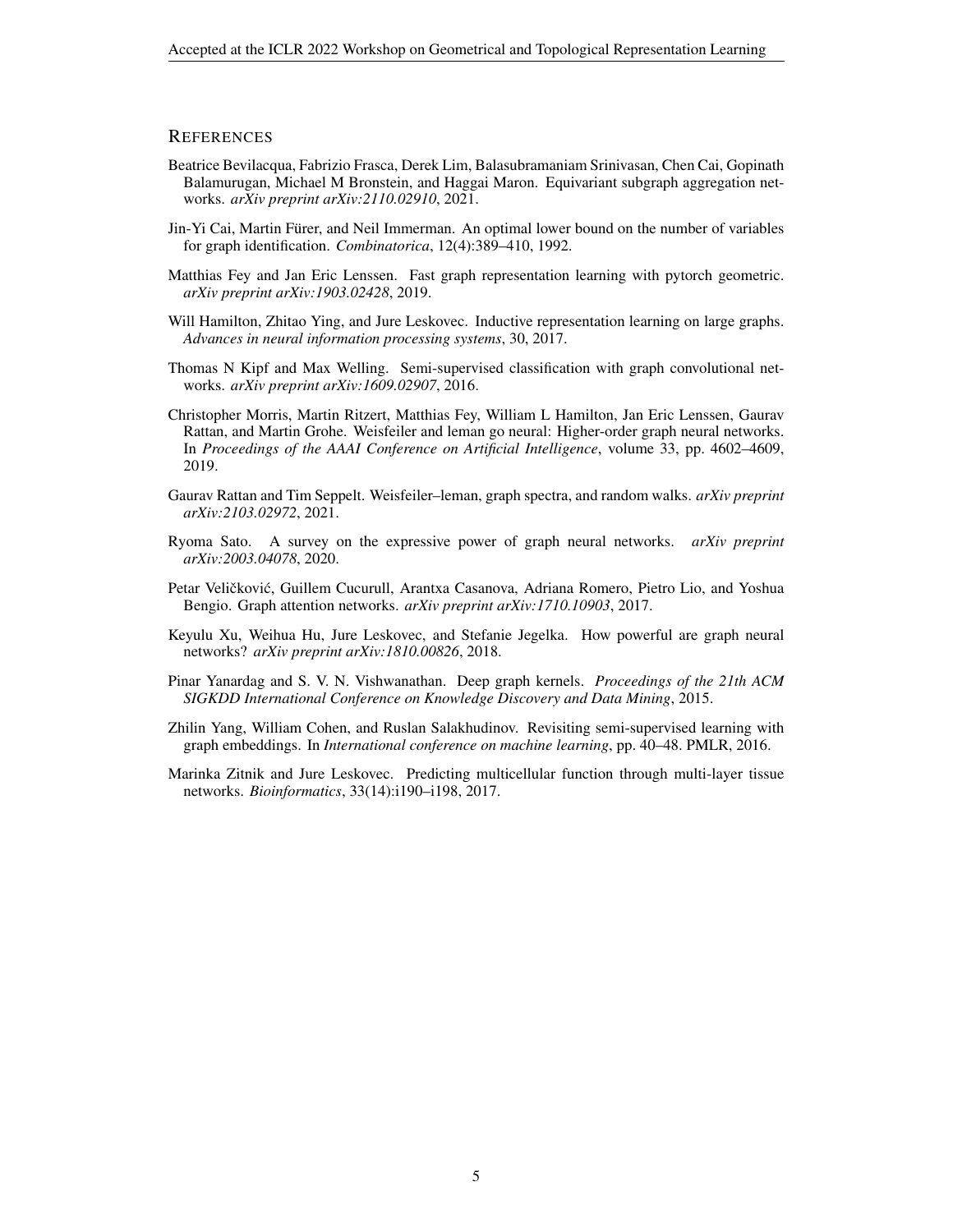#### A PROOFS

In the following proofs we assume the definition of the k-WL as defined in [Morris et al.](#page-4-12) [\[2019\]](#page-4-12).  $C_{k-WL}^0$  is defined to be equal between any two tuples of vertices from  $\mathcal{G}_1$  and  $\mathcal{G}_2$ , if and only if the two subgraphs of  $G_1$  and  $G_2$  comprising all the vertcies in each tuple are isomorphic. We first define the multiset for iteration i at index j to be  $c_{k-WL}^{i,j}(v_1,...v_k)$  =  $\{\{C_{k-WL}^{i-1}(v_1,...v_{j-1},w,v_{j+1},...v_k)|w\in V\}\}\.$  Finally, we define the k-WL coloring at iteration i on tuple s to be  $C_{k-WL}^i(s) = (c_{k-WL}^{i,1}(s),...c_{k-WL}^{i,K}(s)).$ 

#### A.1 THEOREM 1 PROOF

*Proof.* 1. Let  $G_1$  and  $G_2$  be two isomorphic graphs where  $\sigma : V_1 \to V_2$  is the isomorphism. We will prove by induction that after n message passing iterations of 1-WL initilized with permutation equivariant coloring,  $R_2$ , the coloring of every pair  $v \in V_1$  and  $u \in V_2$  s.t.  $\sigma(v) = u$  is the same.

**Base (n=0):**  $R_2$  is permutation equivarinat and hence by its definition  $R_2(v) = R_2(u)$  for each  $v \in V_1$  and  $u \in V_2$  s.t.  $\sigma(v) = u$ .

**Step:** From the induction assumption we know that every two nodes  $v \in V_1$  and  $u = \sigma(v) \in V_2$  have the same color after n message passing iterations of 1-WL. For each such v and u we will look at the coloring after the  $n + 1$  iteration of 1-WL. These are equal to  $(C_{1-R_2WL}^n(v), \{\{C_{1-R_2WL}^n(x)|x \in \mathcal{N}(v)\}\})$  and  $(C_{1-R_2WL}^n(u), \{\{C_{1-R_2WL}^n(x)|x \in \mathcal{N}(v)\}\})$  $\mathcal{N}(u)$ }), respectively.  $C_{1-R_2WL}^n(u)$  and  $C_{1-R_2WL}^n(v)$  are equal from the induction assumption.  $\sigma$  is an isomorphism and hence  $x \in \mathcal{N}(v) \iff \sigma(x) \in N(u)$  and, therefore,  $\{\{C_{1-R_2WL}^n(x)|x \in \mathcal{N}(v)\}\}\$ and  $\{\{C_{1-R_2WL}^n(x)|x \in \mathcal{N}(u)\}\}\$ are equal. Since  $\sigma$  is a bijection, we get that the coloring histogram of  $\mathcal{G}_1$  and  $\mathcal{G}_2$  is the same for each n.

2. Let  $\mathcal{G}_1$  and  $\mathcal{G}_2$  be any two graphs and let  $R_1, R_2$  be two initial colorings for 1-WL s.t.  $R_2$  *refines*  $R_1$ . We will prove by induction that for each  $v \in V_1$  and  $u \in V_2$ , s.t.  $C_{1-R_2WL}^n(v) = C_{1-R_2WL}^n(u)$ ,  $u, v$  also satisfy  $C_{1-R_1WL}^n(v) = C_{1-R_1WL}^n(u)$ for any number *n* of 1-WL message passing iterations. Therefore, if  $C_{1-R_1WL}^n(v) \neq$  $C_{1-R_1WL}^n(u)$  then  $C_{1-R_2WL}^n(v) \neq C_{1-R_2WL}^n(u)$ .

**Base (n=0):** For any  $v \in V_1$  and  $u \in V_2$ , if  $C_{1-R_2WL}^0(v) = C_{1-R_2WL}^0(u)$  then  $C_{1-R_1WL}^0(v) = C_{1-R_1WL}^0(u)$  since  $R_2$  *refines*  $R_1$ .

**Step:** Let  $v \in V_1$  and  $u \in V_2$  be any two vertices s.t.  $C_{1-R_2WL}^{n+1}(v) = C_{1-R_2WL}^{n+1}(u)$ . Their coloring in the  $n+1$  iteration is equal to  $(C_{1-R_2WL}^n(v), \{C_{1-R_2WL}^n(x) | x \in \mathcal{N}(v)\})$ and  $(C_{1-R_2WL}^n(u), \{\{C_{1-R_2WL}^n(x)|x \in \mathcal{N}(u)\}\})$ , respectively. From the induction assumption we find that  $C_{1-R_1WL}^n(v) = C_{1-R_1WL}^n(u)$ . In addition, we know that the two multisets in the second part of the tuples are equal, this means that there exists an injective mapping  $\mu : \mathcal{N}(u) \to \mathcal{N}(v)$  s.t.  $C_{1-R_2WL}^n(x) = C_{1-R_2WL}^n(\mu(x))$  and hence by the induction assumption  $\{C_{1-R_1WL}^n(x)|x \in \mathcal{N}(v)\}\ = \{\{C_{1-R_1WL}^n(x)|x \in \mathcal{N}(u)\}\}\$ and therefore  $C_{1-R_1WL}^{n+1}(v) = C_{1-R_1WL}^{n+1}(u)$ .

If  $G_1$  and  $G_2$  are 1- $R_1$ WL distinguishable they have different 1- $R_1$ WL histograms after some iteration n. Hence, there does not exist an injective mapping  $\mu : V_1 \to V_2$ s.t.  $C_{1-R_1WL}(x) = C_{1-R_1WL}(\mu(x))$  for any  $x \in V_1$ . From the claim proved by induction there does not exist an injective mapping  $\mu : V_1 \rightarrow V_2$  s.t.  $C_{1-R_2WL}(x) =$  $C_{1-R_2WL}(\mu(x))$  for any  $x \in V_1$ . Therefore  $\mathcal{G}_1$  and  $\mathcal{G}_2$  have different  $1 - R_2WL$  histograms and are distinguishable by  $1-R_2WL$ .

 $\Box$ 

#### A.2 THEOREM 2 PROOF

*Proof.* Given  $\mathcal{G}_1$  and  $\mathcal{G}_2$  s.t.  $\{\{\Delta(3-WL)(v)|v \in V_1\}\} = \{\{\Delta(3-WL)(v)|v \in V_2\}\}\$  we will prove that  $\{\{C_{3-WL}(x,y,z)|x,y,z\in V_1\}\} = \{\{C_{3-WL}(x,y,z)|x,y,z\in V_2\}\}.$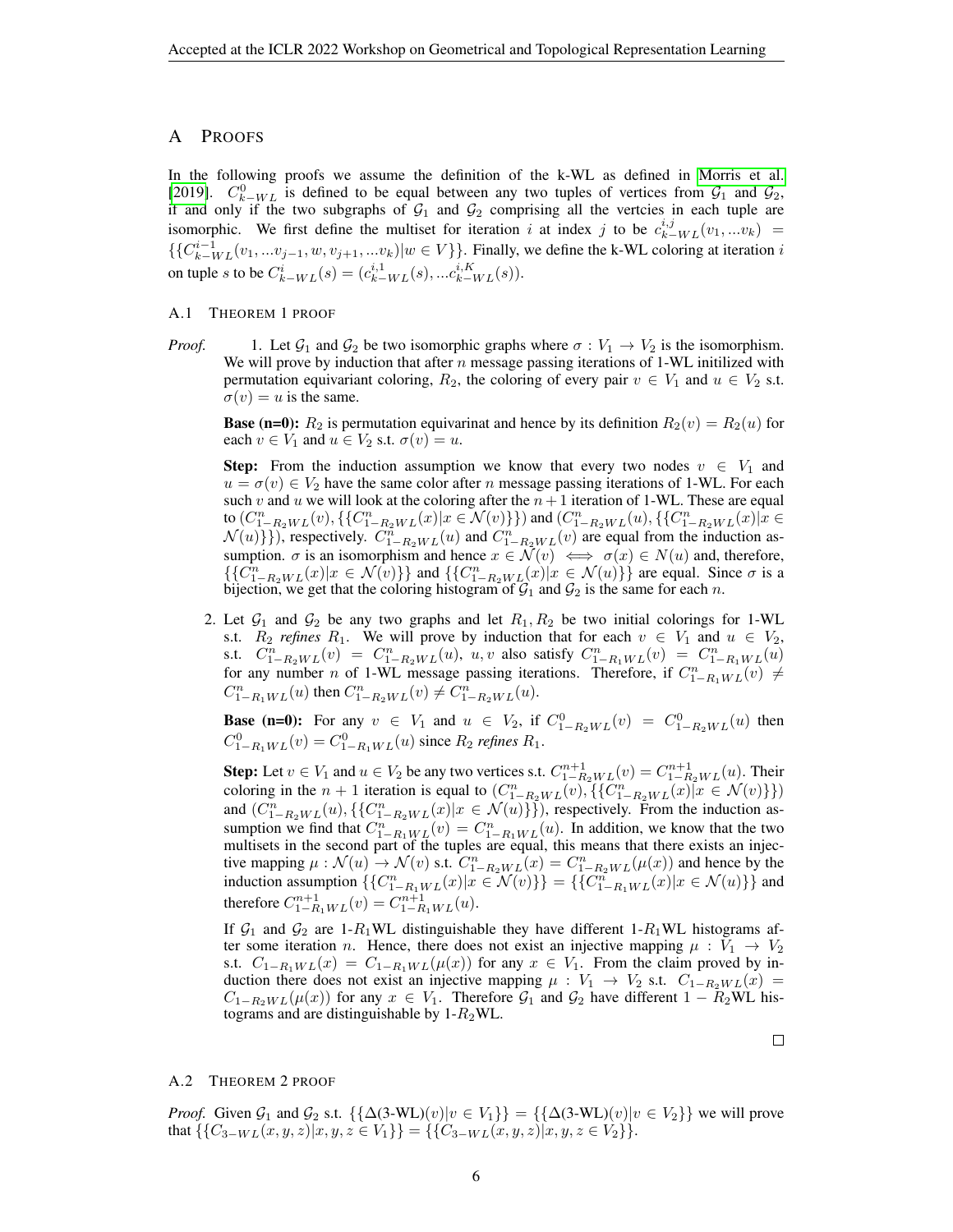From the equality of the diagonal colorings histogram we know that there is an injective mapping  $\mu : V_1 \to V_2$  s.t. for any  $v \in V_1$ ,  $\Delta(3-WL)(v) = \Delta(3-WL)(\mu(v))$ . From structure of  $C_{3-WL}$  we know that  $\{\{C_{3-WL}^{n-1}(v, v, z)|z \in V_1\}\} = \{\{C_{3-WL}^{n-1}(\mu(v), \mu(v), z)|z \in V_2\}\}\$  for any  $v \in V_1$ . Hence, there is an injective mapping  $\mu_2 : V_1 \times V_1 \to V_2 \times V_2$  s.t. for any  $u, v \in V_1$ ,  $C_{3-WL}^{n-1}(v, v, u) = C_{3-WL}^{n-1}(\mu_2(v, u)_1, \mu_2(v, u))$ , and again from the structure of  $C_{3-WL}$ , the following exists  $\{\{C_{3-WL}^{n-2}(v,y,u)|y \in V_1\}\} = \{\{C_{3-WL}^{n-2}(\mu_2(v,u)_1,y,\mu_2(v,u)_2)|y \in V_2\}\}$  for any  $u, v \in V_1$ . Hence  $\{\{C_{3-WL}(x,y,z)|x,y,z \in V_1\}\} = \{\{C_{3-WL}(x,y,z)|x,y,z \in V_2\}\}\$ , since the 3-WL algorithm converges and we assume it converges after n-2 iterations. The proof can be generalized easily to any K.

Given  $\mathcal{G}_1$  and  $\mathcal{G}_2$  s.t.  $\{\{C_{k-WL}(v_1,...v_k)|v_1,...v_k \in V_1\}\} = \{\{C_{k-WL}(v_1,...v_k)|v_1,...v_k \in V_2\}\},$ we will prove that  $\{\{\Delta(\mathbf{k}\cdot\mathbf{WL})(v)|v\in V_1\}\} = \{\{\Delta(\mathbf{k}\cdot\mathbf{WL})(v)|v\in V_2\}\}\.$  From the initialization of k-WL we know that the color of each tuple of the form  $(v, ..., v)$  is equal only to other tuples of this form since they are the only ones that represents a graph with a single vertex. Hence, for any  $v \in V_1$  and  $u_1, u_2, \ldots u_k \in V_2$  if  $C_{k-WL}(v, \ldots, v) = C_{k-WL}(u_1, \ldots, u_k)$ ; then necessarily  $u_1 = u_2 = ... = u_k$ . Since any  $v \in V_1$  is injectively mapped to  $u \in V_2$  with the same diagonal coloring, we get that  $\{\{\Delta(k-WL)(v)|v \in V_1\}\} = \{\{\Delta(k-WL)(v)|v \in V_2\}\}.$ П

#### A.3 THEOREM 3 PROOF

From [Theorem 1](#page-1-1) it immediately is derived that  $1-\Delta(k+1-WL)WL$  is as expressive at least as  $1-\Delta(k+1-WL)WL$ WL)WL. To show that this inequality is strict, we will find a pair of graphs for each  $K \geq 2$  s.t. they are indistinguishable by 1- $\Delta$ (k-WL)WL but distinguishable by 1- $\Delta$ (k+1-WL)WL. For any  $K \geq 2$ we know there exists  $G_1$  and  $G_2$  s.t. they are distinguishable by k+1-WL and indistinguishable by k-WL. From [Theorem 2](#page-1-3) we know that this pair of graphs is also distinguishable by the 1-∆(k+1- WL)WL algorithm. We also know from [Theorem 2](#page-1-3) that the ∆(k-WL) histograms of the graphs are equal. We will prove that the 1- $\Delta$ (k-WL)WL histograms of the graphs are also equal by showing that the message passing iterations of 1-WL does not change the nodes colors except for the marking/representation of the colors, i.e., the message passing iterations of the 1-WL does not add any new information to the coloring. After a single iteration of  $1-\Delta(k-WL)WL$ , the new coloring of any vertex v is  $(\Delta(k - WL)(v), \{\Delta(k - WL)(u)|u \in \mathcal{N}(v)\}\)$ , i.e., the new information added to the coloring is the coloring histogram of the neighbors. We will show that this information can be derived from  $\Delta(k - WL)(v)$  for any v. From the initialization of k-WL we can find any color of a tuple  $(v, v, ...u)$  such that  $u \in \mathcal{N}(v)$  since their representing graphs are isomorphic and different from the representing graphs for  $(v, v, ...x)$  where  $x \notin \mathcal{N}(v)$ . In this way we can find any color of a tuple  $(v, u, ...u)$  s.t.  $u \in \mathcal{N}(v)$ . Again from the initialization of k-WL we can find the color of any  $(u, u, ...u)$  s.t.  $u \in \mathcal{N}(v)$ .

Since the coloring of 1- $\Delta$ (k-WL)WL does not change in any iteration and because the coloring histograms are equal from the beginning, 1-∆(k-WL)WL cannot distinguish between the pair of graphs.

#### A.4 EXAMPLE 1 PROOF

*Proof.* We will prove that  $C_{1-WL}^1 \equiv D$ , i.e., the coloring generated after a single iteration of 1-WL initialized with constant coloring equals  $D$ . For any vertex v, it is colored with the following coloring:  $(C_{1-WL}^0(v), \{\{\overline{C}_{1-WL}^0(x)|x \in \mathcal{N}(v)\}\})$  =  $(CONST, \{CONST, CONST, ... CONST\})$  where the multiset size is equal to the size of  $\mathcal{N}(v)$ . Hence  $C_{1-WL}^1 \equiv D$ .

 $\Box$ 

#### A.5 THEOREM 4 PROOF

*Proof.* From [Theorem 1](#page-1-1) it is immediately derived that *Spectral WL* is as expressive at least as 1-WL since the spectral pre-coloring is permutation equivariant and any coloring *refines* the constant coloring. We will show that there exist two graphs that are indistinguishable by 1-WL but distinguishable by *Spectral WL* and hence *Spectral WL* is strictly more expressive than 1-WL.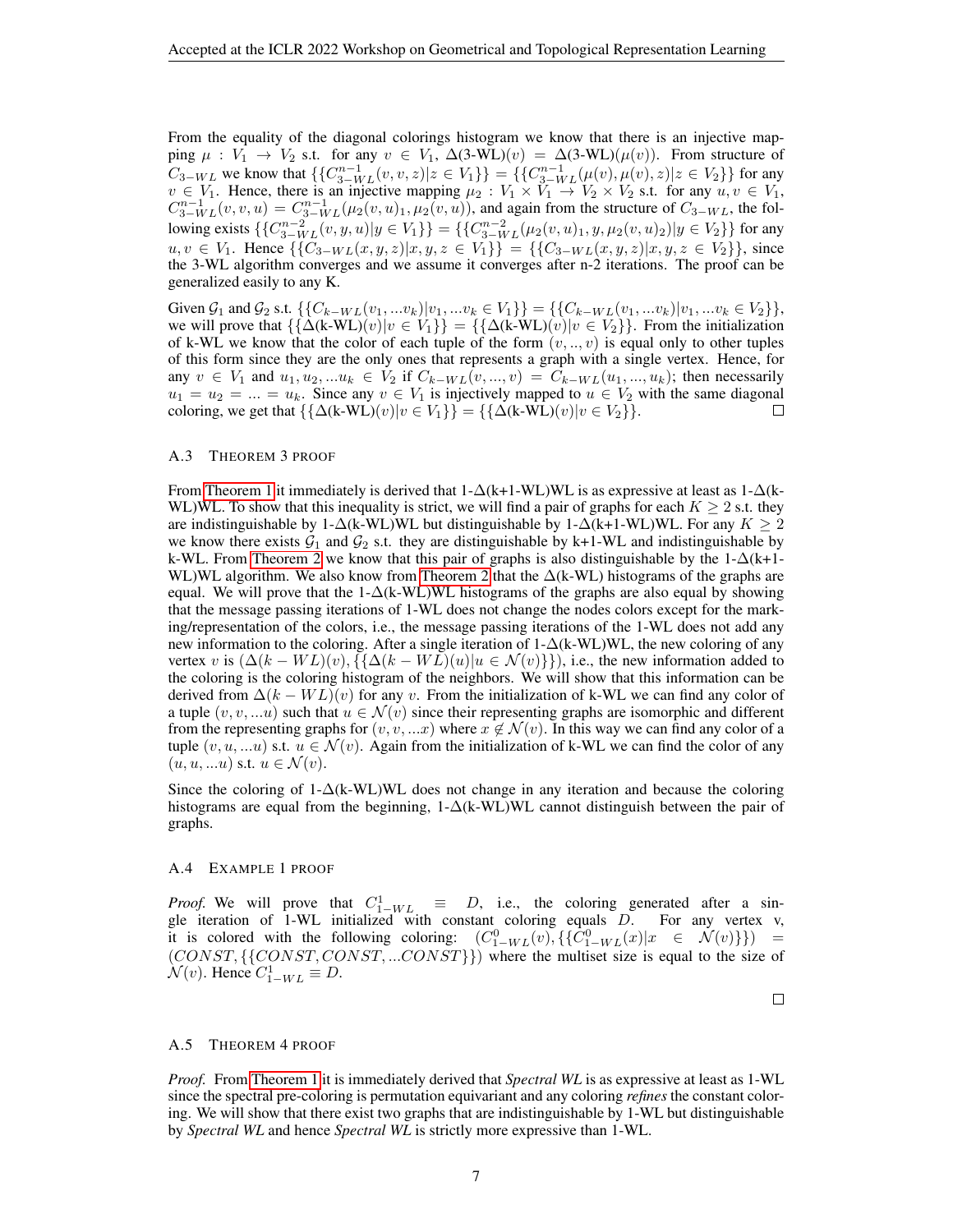| Coloring Histogram |  |                                          |  |  |  |  |
|--------------------|--|------------------------------------------|--|--|--|--|
| Color<br>Graph     |  | 0.1914 0.1929 0.2891 0.291 0.3078 0.3098 |  |  |  |  |
|                    |  |                                          |  |  |  |  |
|                    |  |                                          |  |  |  |  |

<span id="page-7-0"></span>Table 1: Coloring histograms after initialization of *Spectral WL*

Let  $G_1$  and  $G_2$  be the graphs representing the Decalin and Bicyclopentyl molecules [\(Figure 2\)](#page-8-0). It was previously shown that  $G_1$  and  $G_2$  are not isomorphic but cannot be distinguished by the 1-WL test [Sato](#page-4-1) [\[2020\]](#page-4-1) . Their *Spectral WL* histograms using  $m = 1$  with  $t = 1$  and  $r = 0$  after the initialization phase are shown in [Table 1.](#page-7-0) Since these histograms are different, *Spectral WL* will determine that these graphs are not isomorphic.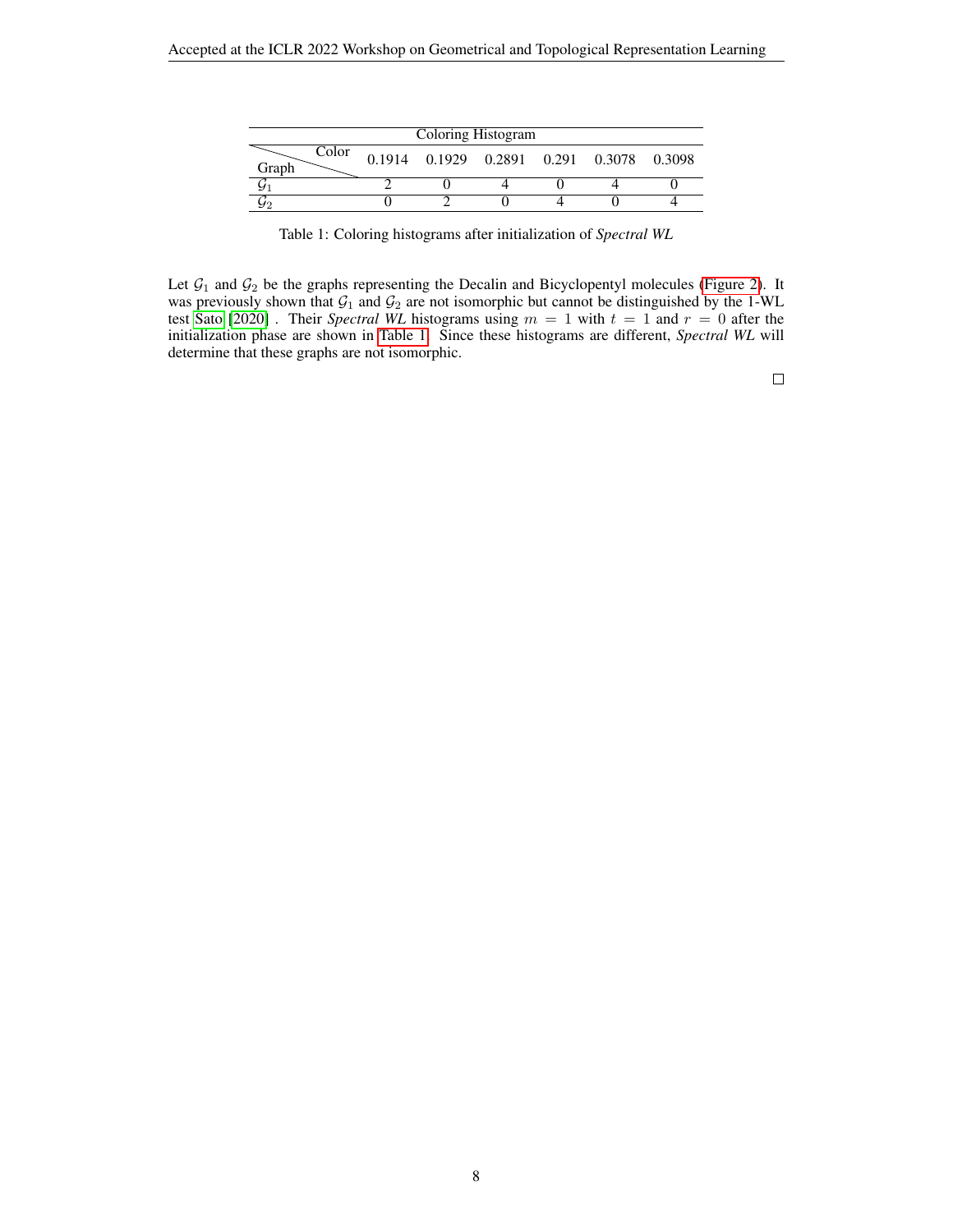# B GRAPHS FIGURES



<span id="page-8-1"></span>Figure 1: The pair of graphs as colored by the degree coloring (upper) and the spectral coloring (lower).



<span id="page-8-0"></span>Figure 2: First pair of the original graphs. 1-WL indistinguishable but not cospectral.



Figure 3: Second pair of the original graphs. 1-WL distinguishable but cospectral with respect to the Laplacian.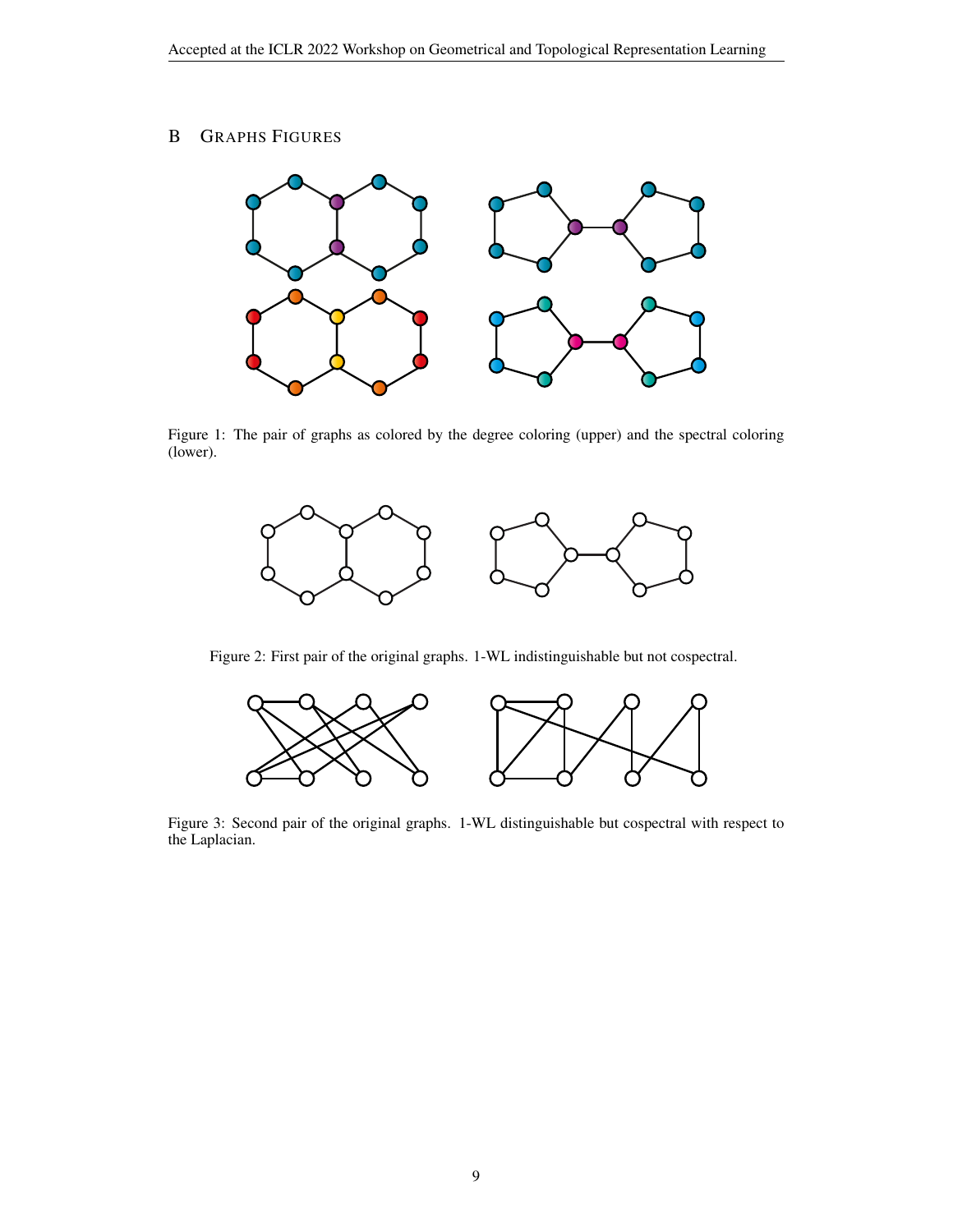

<span id="page-9-0"></span>Figure 4: Cospectral graph coloring based only on the diagonal of the heat kernel.



<span id="page-9-1"></span>Figure 5: Cospectral graph coloring based on the diagonal of the heat kernel and the maximum quantile.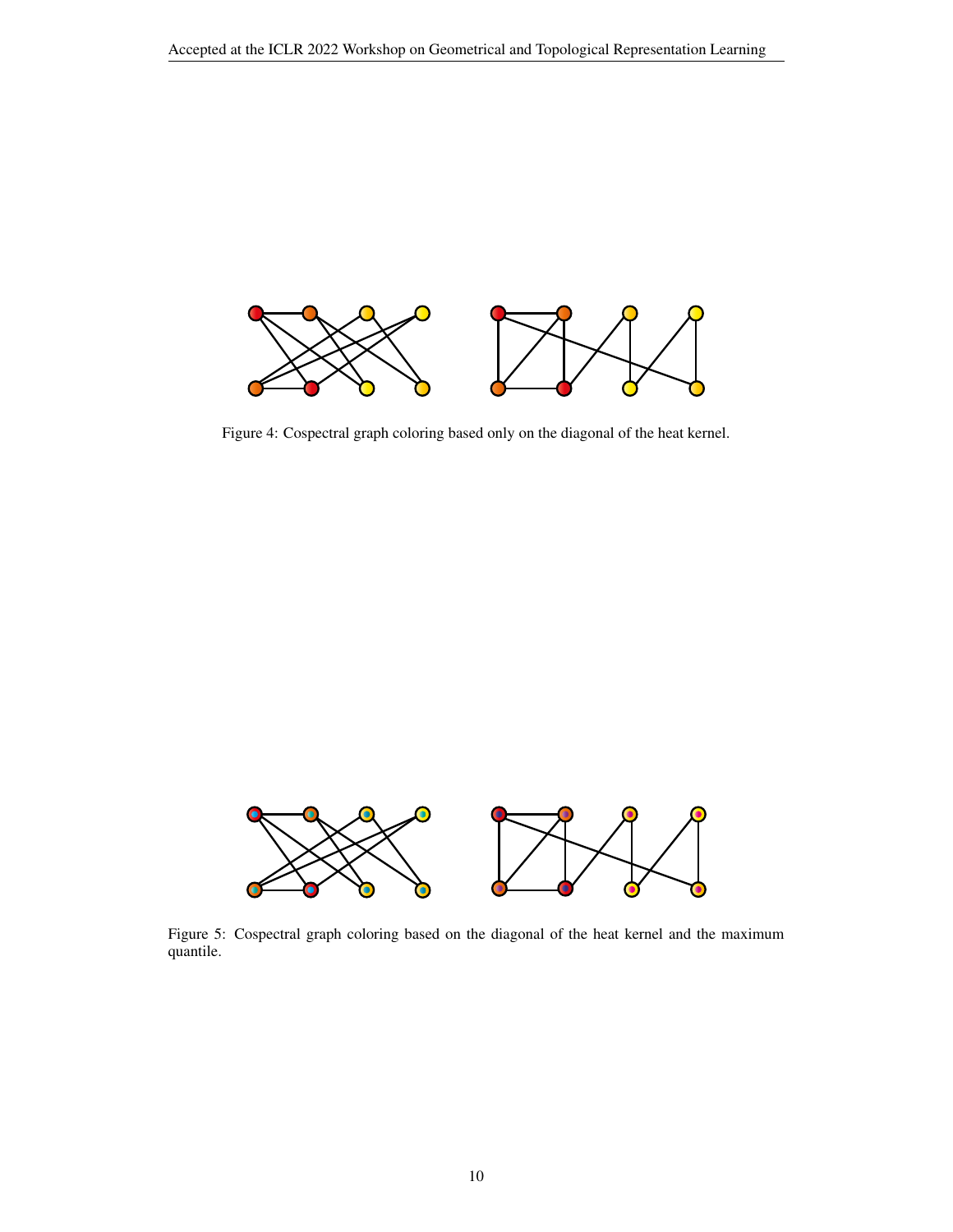# C RESULTS

# <span id="page-10-0"></span>C.1 EXPERIMENTAL STUDY RESULTS

| <b>GNN</b> / Test set | 1-WL indistinguishable | Cospectral  |  |
|-----------------------|------------------------|-------------|--|
| GIN                   | 64±4                   | $93+2$      |  |
| $SP-GIN$              | 99±5                   | $93+4$      |  |
| GCN                   | $51\pm4$               | $73 \pm 16$ |  |
| $SP-GCN$              | $98 \pm 6$             | $92+5$      |  |
| GAT                   | $50\pm0$               | $49\pm 0$   |  |
| $SP-GAT$              | 97±11                  | $77+16$     |  |
| GraphSAGE             | $49\pm 0$              | $49\pm 0$   |  |
| $SP-GraphSAGE$        | 95±12                  | $91 \pm 6$  |  |